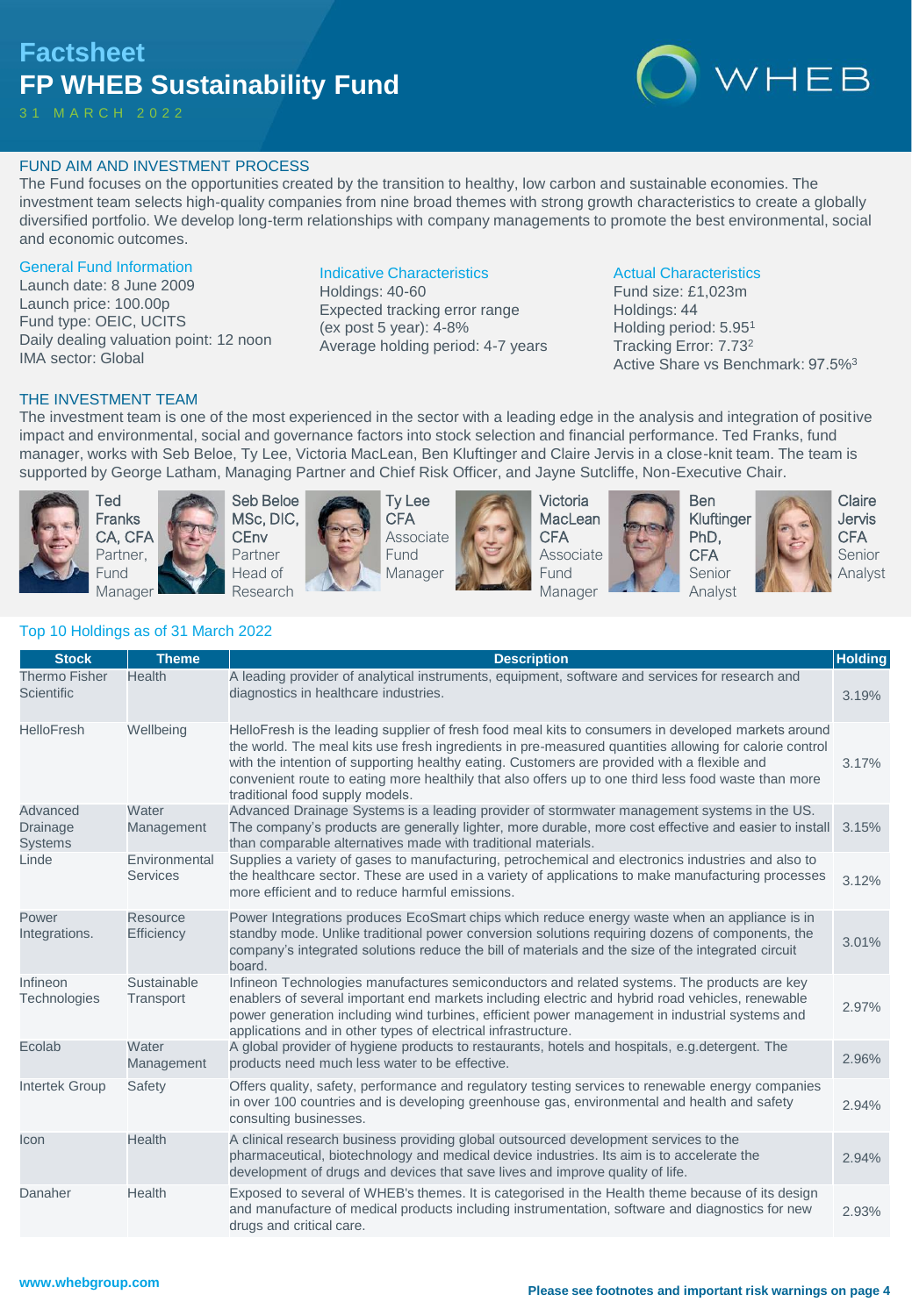

## Biggest Movers over the month in local currency – Top 3 and Bottom 3 Performers

| <b>Stock Name</b>             | Performance in Month What Happened |                                                                                                                 |
|-------------------------------|------------------------------------|-----------------------------------------------------------------------------------------------------------------|
| <b>LHC</b>                    | 23.82%                             | Takeover offer from UnitedHealth at a premium to the listed stock price                                         |
| Hamamatsu Photonics           | 13.68%                             | Upgrade to full year guidance driven by strong demand in the<br>semiconductor and electric vehicle industries   |
| <b>Grand Canyon Education</b> | 11.84%                             | Continued rebound from a weak 2021, supported by optimism for an<br>improving outlook for university enrolments |
|                               |                                    |                                                                                                                 |
| Kion                          | $-16.85%$                          | Jungheinrich, a competitor, issued a profit-warning which prompted concern<br>for Kion's near-term outlook      |
| <b>HelloFresh</b>             | $-16.20%$                          | Continued profit-taking due to concerns about margin outlook and post-<br>Covid growth profile                  |
| Fisher & Paykel<br>Healthcare | $-11.49%$                          | New guidance for this financial year (ending March 2022) disappointed<br>consensus                              |

# Significant Portfolio Changes

| <b>Stock</b><br><b>Name</b> | $\vert$ or sale | <b>Purchase</b> Theme | Brief description of purchase or sale rationale                                                                                                         |
|-----------------------------|-----------------|-----------------------|---------------------------------------------------------------------------------------------------------------------------------------------------------|
| Genmab                      | Purchase        | <b>Health</b>         | Its industry-leading antibody drug development platform enables Genmab to<br>develop new and improved therapies for treating cancer and other diseases. |

# PORTFOLIO ANALYSIS AS AT 31 March 2022<sup>4</sup>

# Theme Allocation

| <b>Resource Efficiency</b>    | 25.85% |
|-------------------------------|--------|
| <b>Cleaner Energy</b>         | 4.71%  |
| <b>Environmental Services</b> | 9.36%  |
| Sustainable Transport         | 10.21% |
| Water Management              | 7.37%  |
| Health                        | 25.25% |
| Safety                        | 5.13%  |
| Wellbeing                     | 9.67%  |
| Education                     | 1.73%  |
| Cash                          | 0.72%  |





## Geographic Allocation **Market Capitalisation Allocation** Market Capitalisation Allocation



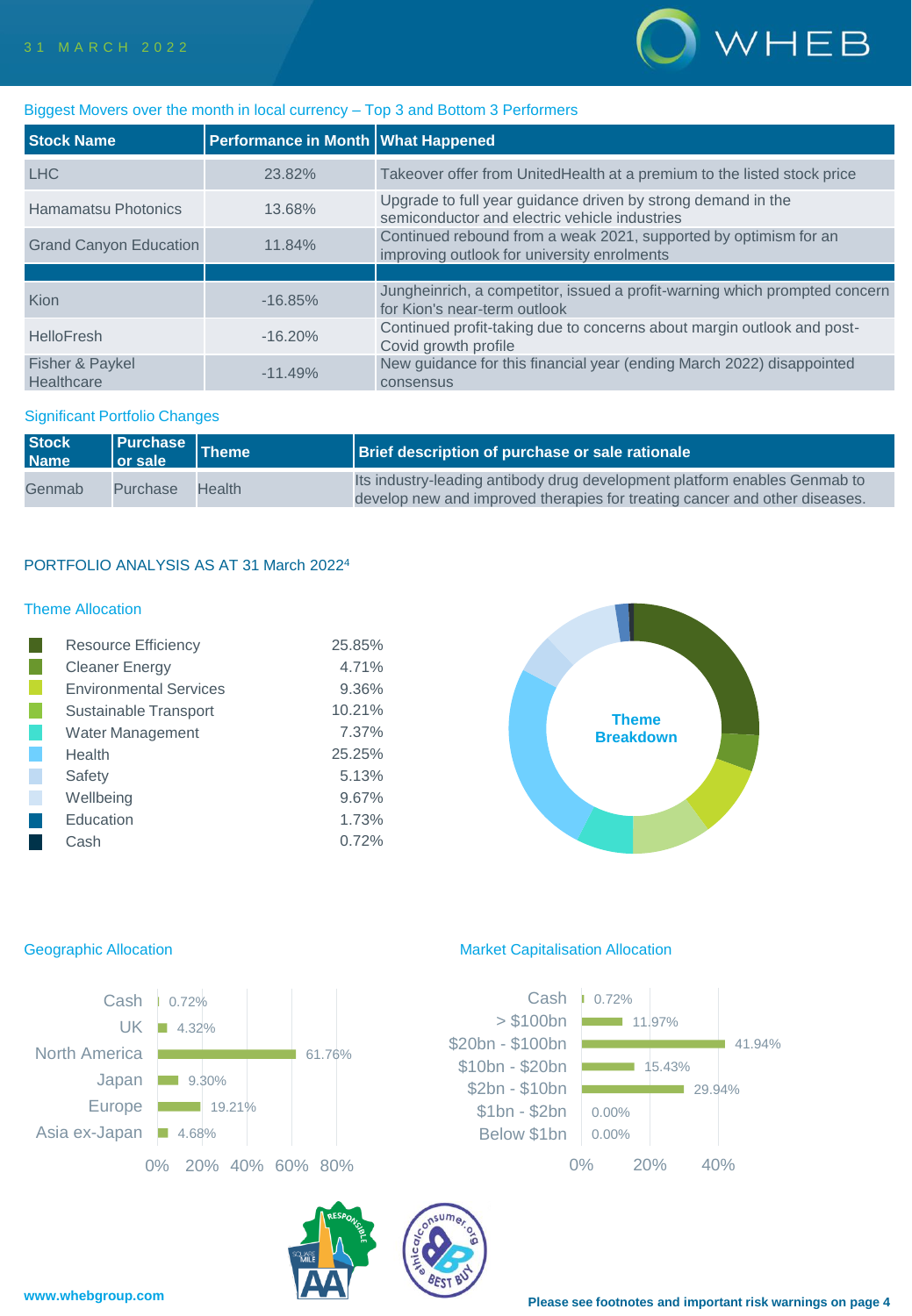

#### Alignment with UN SDGs



## Comparative Performance (Figures are historic and past performance does not predict future returns).

| <b>Cumulative Performance</b>                             | 5 years | 3 years | 12 months | Year to date | 3 months  | 1 month |
|-----------------------------------------------------------|---------|---------|-----------|--------------|-----------|---------|
| FP WHEB Sustainability C Acc<br>Primary Share Class (GBP) | 53.59%  | 37.64%  | 2.80%     | $-10.53%$    | $-10.53%$ | 4.26%   |
| MSCI World Total Return (GBP) <sup>5</sup>                | 70.56%  | 50.43%  | 15.39%    | $-2.43%$     | $-2.43%$  | 4.70%   |
| IA Global Sector Average Total<br>Return <sup>6</sup>     | 60.98%  | 43.90%  | 8.94%     | $-4.46%$     | $-4.46%$  | 4.93%   |

| <b>Discrete Performance</b>                                      | Mar 2021 -<br><b>Mar 2022</b> | Mar 2020 -<br><b>Mar 2021</b> | Mar 2019 -<br><b>Mar 2020</b> | Mar 2018 -<br><b>Mar 2019</b> | Mar 2017 -<br><b>Mar 2018</b> |
|------------------------------------------------------------------|-------------------------------|-------------------------------|-------------------------------|-------------------------------|-------------------------------|
| FP WHEB Sustainability C Acc<br><b>Primary Share Class (GBP)</b> | 2.80%                         | 41.20%                        | $-5.18%$                      | 4.72%                         | 6.56%                         |
| MSCI World Total Return (GBP)                                    | 15.39%                        | 38.43%                        | $-5.83%$                      | 11.98%                        | 1.25%                         |
| <b>IA Global Sector Average Total</b><br>Return                  | 8.94%                         | 40.59%                        | $-6.04%$                      | 8.97%                         | 2.66%                         |

# SHARE CLASSES AND FUND INFORMATION<sup>7</sup>

| <b>Shareclass</b>           | <b>Currency</b> | <b>Price</b> |       | <b>Ongoing</b><br><b>Charges</b><br>and Fees | <b>ISIN</b>  | <b>SEDOL</b>                     |
|-----------------------------|-----------------|--------------|-------|----------------------------------------------|--------------|----------------------------------|
| C Accumulation              | <b>GBP</b>      | 289.33       | Pence | 1.03%                                        | GB00B8HPRW47 | B8HPRW4                          |
| C Accumulation              | <b>CHF</b>      | 129.69       | Cents | 1.03%                                        | GB00BF7M1G66 | BF7M1G6                          |
| C Accumulation              | <b>EUR</b>      | 147.85       | Cents | 1.03%                                        | GB00BF7M1771 | <b>BF7M177</b>                   |
| C Accumulation              | <b>USD</b>      | 142.56       | Cents | 1.03%                                        | GB00BFXBL788 | BFXBL78                          |
| C Income*                   | <b>GBP</b>      | 208.83       | Pence | 1.03%                                        | GB00BHBFFN03 | BHBFFN0                          |
| D Accumulation <sup>8</sup> | <b>GBP</b>      | 289.51       | Pence | 0.93%                                        | GB00BMC2QC11 | BMC <sub>2</sub> QC <sub>1</sub> |
| D Income*                   | <b>GBP</b>      | 208.98       | Pence | 0.93%                                        | GB00BMC2QD28 | BMC <sub>2</sub> Q <sub>D2</sub> |
| <b>R</b> Accumulation       | <b>GBP</b>      | 278.93       | Pence | 1.13%                                        | GB00BMC2QF42 | BMC <sub>2</sub> QF4             |
| A Accumulation              | <b>GBP</b>      | 277.96       | Pence | 1.68%                                        | GB00B4LDCG53 | B4LDCG5                          |
| A Accumulation              | <b>USD</b>      | 139.40       | Cents | 1.68%                                        | GB00BFXBL341 | BFXBL34                          |
| B Accumulation <sup>9</sup> | <b>GBP</b>      | 215.91       | Pence | 0.55%                                        | GB00B6Y2LD34 | B6Y2LD3                          |

#### \*Income Frequency: Annual Dividend Record Date: 31 December Last Dividend (for year ending 31<sup>st</sup> Dec 2020): C Inc: 1.5955p

D Inc: n/a (launch date 13 August 2021)

Key Dates\* Annual report 31 December

and 31st August

Interim report 30 June \*Changed from 28th February

Authorised Corporate Director (ACD): FundRock Partners Limited

Fund Administrator: SS&C Financial Services Europe Limited